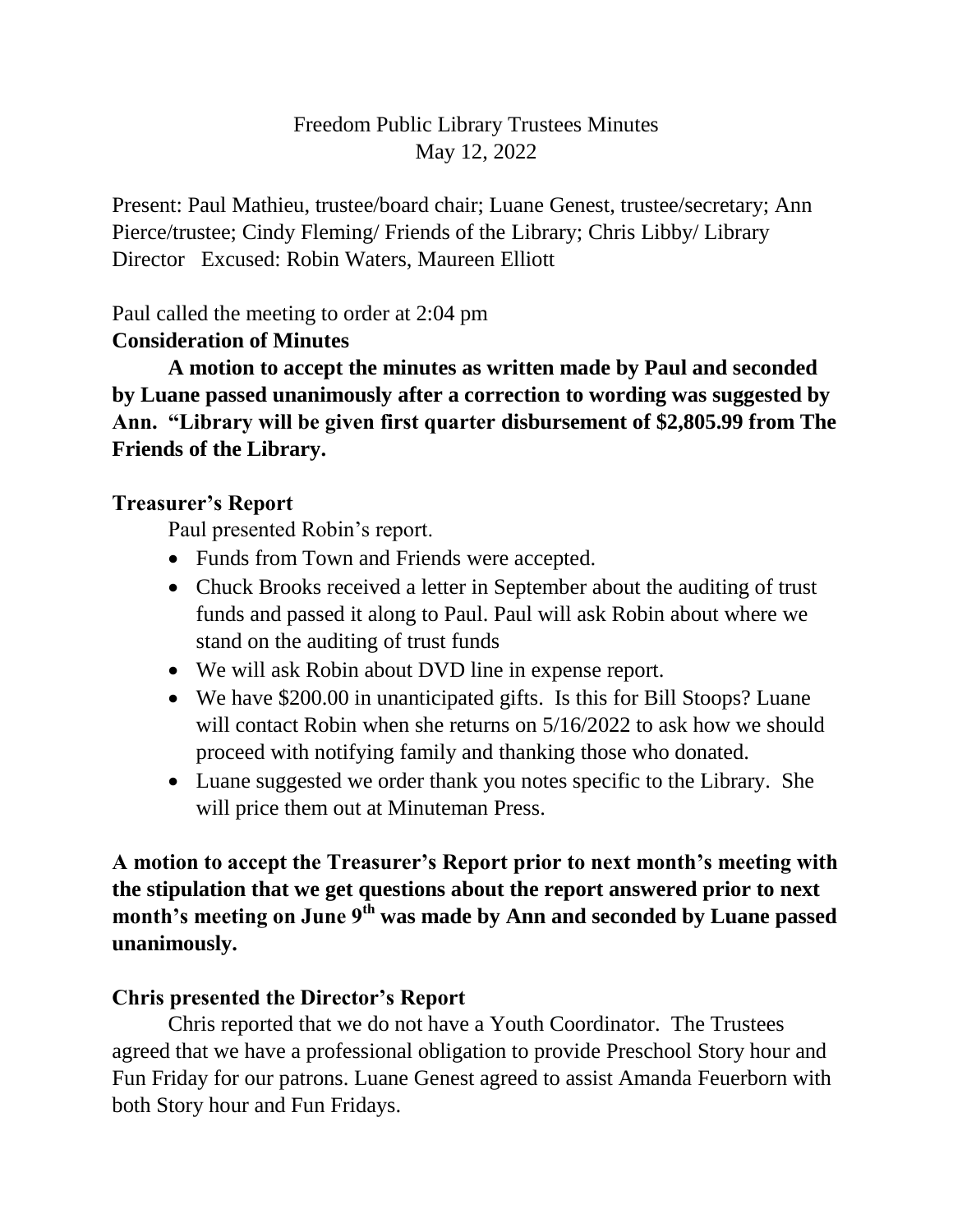**A motion that Luane Genest assist Amanda Feuerborn with both Story hour and Fun Fridays for the 5 weeks of Summer Reading with Amanda taking the lead role was made by Ann and seconded by Paul passed unanimously.**

### **Main Agenda**

- Review of passes made available through Friends
- Ann reported that the Library has very little need for volunteers with kudos to Chris for his efficiency
- Check is in the mail for Morrow Fund. A date to accept the funds must be set and posted. Luane will post at Town Hall, Post Office, and Library.
- Ann and Paul have been researching models for Chris's evaluation. They will modify the NHLA model to make it more specific.
- Entry Construction: Town will pay. We need to advertise for a contractor. Chris needs a description with specifics of what we are looking for. Ann will ask Chuck to report information to Chris.
- Custodian Search Update: Paul will call Freedom Elementary to see if their custodian is interested.

### **Non-public session**

At 3:00, motion by Paul and seconded by Ann to go into non-public session in accordance with RSA 91-A:3,11(a) the dismissal, promotion, or compensation of an employee passed with Paul Mathieu, Ann Pierce, and Luane Genest all voting in favor. Chris Libby said he was comfortable having a discussion about his request for additional hours in a public meeting. The trustees agreed to have the discussion with Chris present.

Chris included a spread sheet of actual hours worked and requested an additional 4 hours be added to his weekly allotted hours. It was decided that we would wait until Robin Waters could be present for a decision so she could answer budgetary questions.

# **A motion to adjourn was made by Luane and seconded by Paul passed unanimously.**